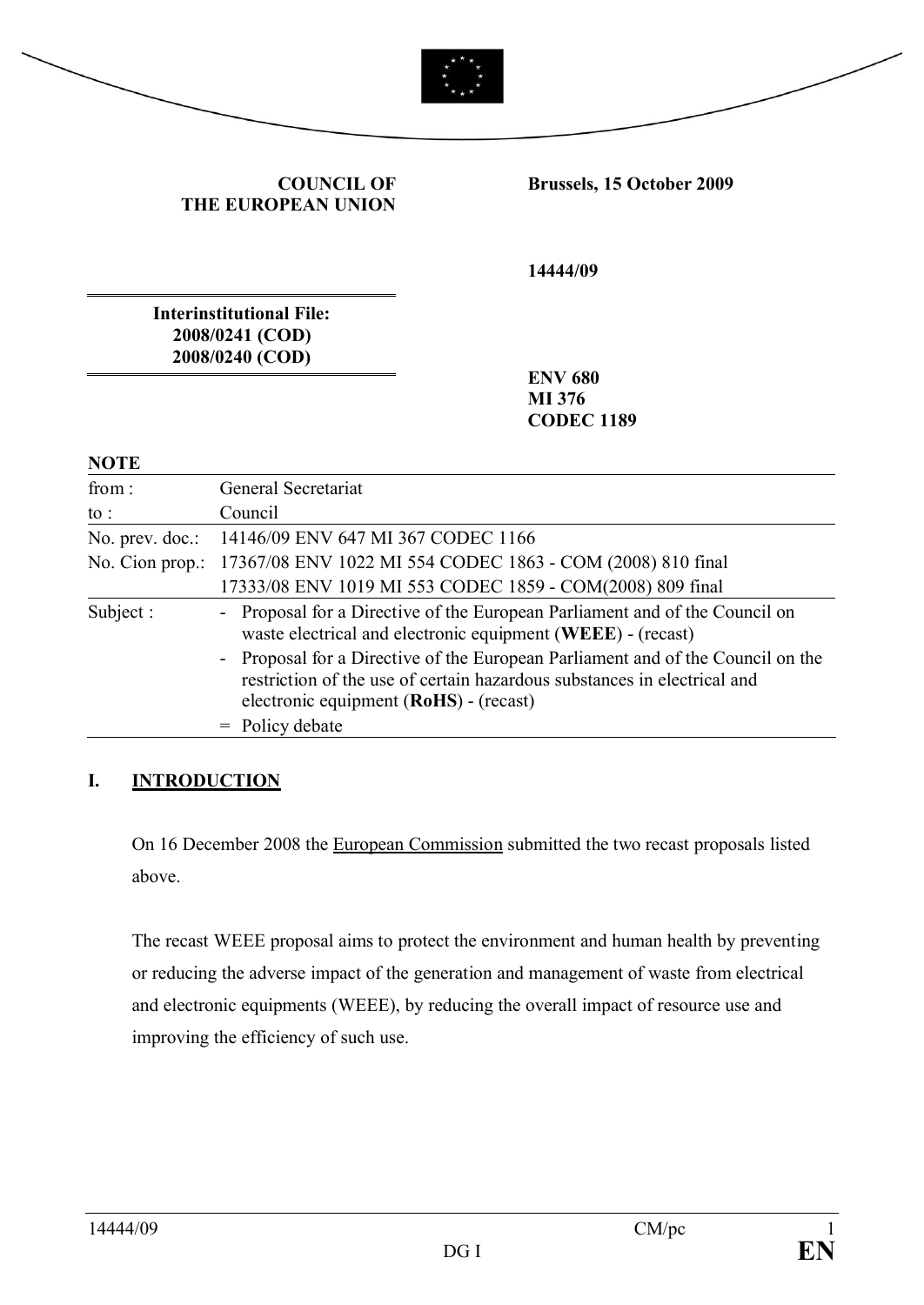The recast RoHS proposal lays down rules restricting the use of hazardous substances in electrical and electronic equipment (EEE) with a view to contributing to the protection of human health and the environmentally sound recovery and disposal of waste electrical and electronic equipment.

The Directives are complementary because both act jointly to avoid the escape of hazardous substances into the environment and to ensure a sustainable recycling loop of materials, free of hazardous substances.

The Working Party on the Environment has already discussed the recast proposals on several occasions.

The Opinion of the European Parliament is not expected before May 2010.

## **II. QUESTIONS FOR THE POLICY DEBATE**

The Presidency would like to focus the debate on the link between the scopes of the two Directives.

Currently, the scopes of both Directives are defined in the WEEE. This by means of using definitions and Annexes with categories of equipment and examples of products. The RoHS Directive is based on Article 95 and the WEEE Directive is based on Article 175 of the Treaty. To achieve harmonisation of the scope of the RoHS Directive the Commission proposes to move the relevant Annexes from the WEEE Directive to the RoHS Directive. Furthermore, the WEEE Directive proposal includes a cross reference to these Annexes in the RoHS Directive, thus serving as a minimum binding list.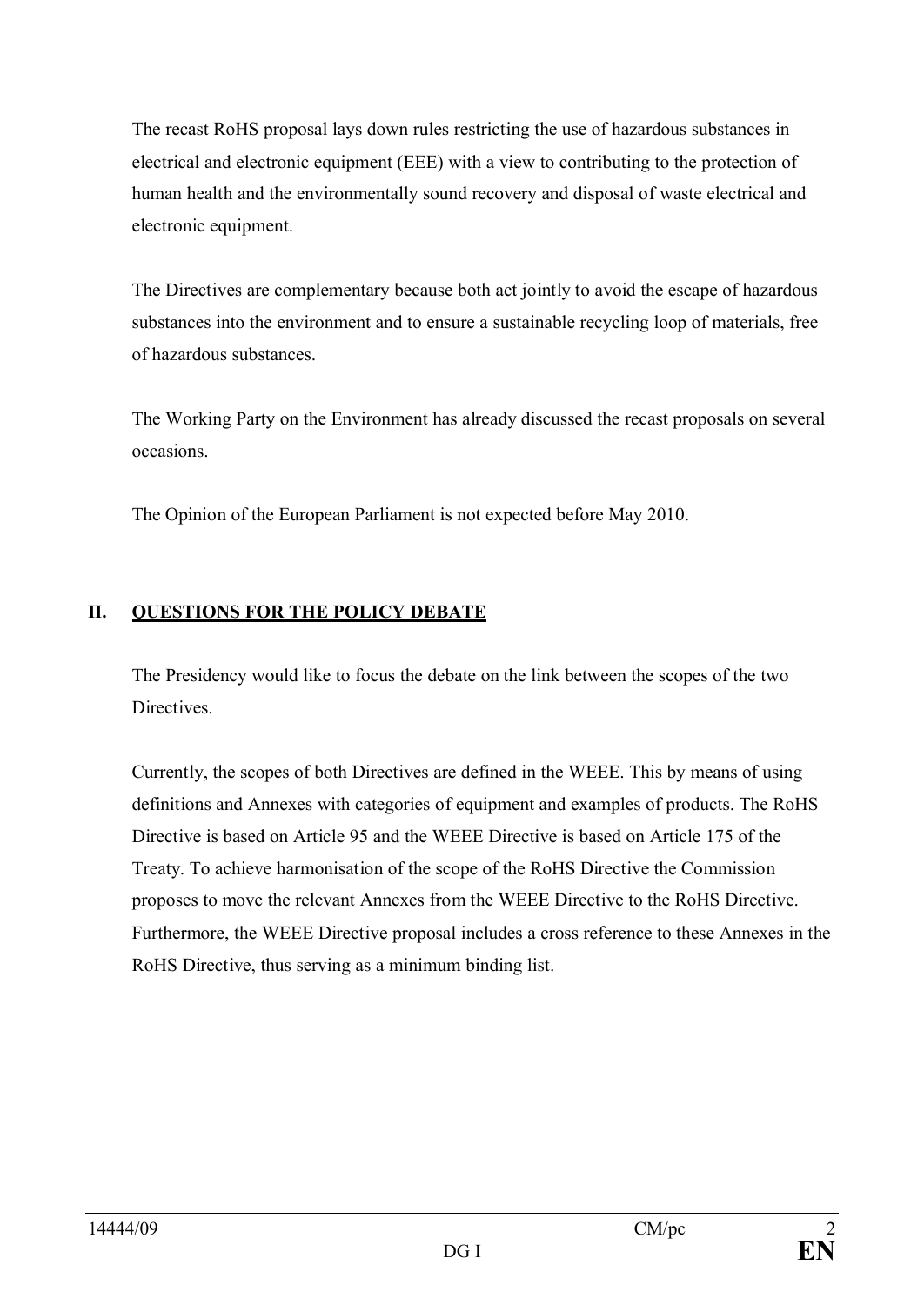Member States have expressed concerns on the suggestion to define the scope of RoHS by using an exhaustive list of products. The list would need to be frequently updated via the committee procedure, to cover relevant products on the market today as well as to follow market developments. This could entail considerable efforts and transitional periods for each product which could be avoided if the scope had a more general definition. Furthermore, concerns have been raised that the Commission proposal could result in a decreased scope of the RoHS Directive in certain Member States, which have implemented a broader scope than the one of the current European Directive.

On the basis of the discussion in the Working Party, the Presidency has presented compromise texts for the two Directives with separate scopes in WEEE and RoHS. For RoHS an open scope is suggested, which implies that all EEE are included unless explicitly excluded. The Presidency takes the view that an open scope for RoHS with exclusions would adapt its scope to the current interpretation of many Member States and thereby obtain increased harmonisation and legal certainty for both producers and Member States.

As regards the WEEE Directive, the Presidency has proposed to re-introduce the Annexes setting out the categories of equipment and examples of products to be covered by the Directive, thus returning to the scope as it is defined in the existing legislation.

As a result, the scope of the two Directives could come to differ. An open scope in the RoHS Directive might entail a wider range of products covered by the ban on hazardous substances compared to the WEEE Directive. It might also increase environmental and health benefits by reducing the amounts of these hazardous substances in products and consequently in the waste chain. This could enhance the possibilities and economic profitability of recycling of WEEE and improve working conditions at the recycling plants. On the other hand, it could lead to additional costs for economic operators currently not covered by the scope of RoHS.